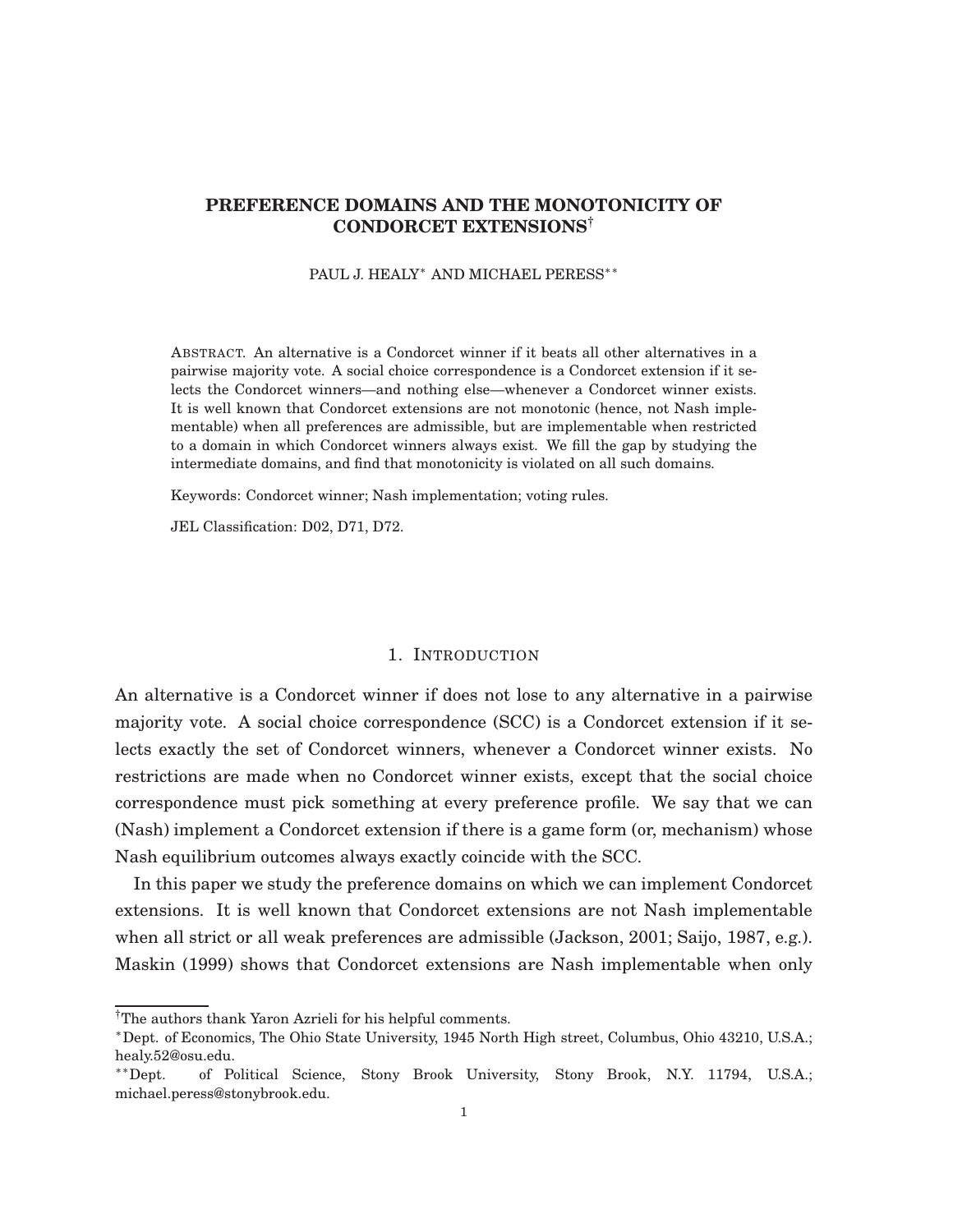preferences that admit Condorcet winners are admissible.<sup>1</sup> Our paper explores the intermediate cases, where more preferences may be admissible than just those that admit Condorcet winners, but it is not assumed that all profiles are admissible. Our finding is that if the domain of admissible preference profiles is any strict superset of those profiles that admit Condorcet winners, then no Condorcet extension on that domain is Maskin monotonic. Therefore, it will be neither strategy-proof nor Nash implementable by any mechanism.

## 2. NOTATION & ENVIRONMENT

A set of  $N = \{1, ..., n\}$  of  $n \geq 3$  agents are to select an outcome from a finite set of alternatives X, where  $|X|$  (the number of elements of X) is at least two. Denote by  $\mathscr X$  the set of non-empty subsets of *X*. Each agent has complete, reflexive, and transitive preferences  $R_i \subseteq X \times X$ , where  $xR_i y$  denotes that x is weakly preferred to y. Let  $P_i$  denote the asymmetric part of *R<sup>i</sup>* ('strict preferences'). We denote the profile of all agents' preferences by  $R_N = (R_1, \ldots, R_n)$ . Let  $\mathcal R$  be the space of all possible preferences over  $X$  and  $\mathcal P$  be the space of all strict preferences over *X*.

Given a set of admissible preference profiles  $\mathscr{D} \subseteq \mathscr{R}^n$ , a social choice correspondence (SCC) is a mapping  $f : \mathcal{D} \to \mathcal{X}$  that selects a set of alternatives for each profile  $R_N$ . Note that, by definition,  $f(R_N) \neq \emptyset$  for all  $R_N \in \mathcal{D}$ . If f is single valued, we refer to it as a *social choice function* (SCF). For any subset  $\mathcal{A} \subseteq \mathcal{D}$ , let  $f|_{\mathcal{A}}$  be the restriction of f to profiles in  $\mathcal{A}$ .

Define  $N(x, y; R_N) = |\{i \in N : xP_i y\}|$  to be the number of agents who strictly prefer x over *y* at profile  $R_N$ . An alternative *x* is said to be a weak Condorcet winner at  $R_N$  if, for every  $y \in X \setminus \{x\}$ ,  $N(x, y; R_N) \ge N(y, x; R_N)$ . In other words, a weak Condorcet winner *x* does not lose a pairwise plurality vote against any other alternative, assuming indifferent voters abstain. There are many preference profiles for which no weak Condorcet winner exists. Let  $W = \{R_N \in \mathcal{R}^n : (\exists x \in X) \ (\forall y \in X), \ N(x, y; R_N) \ge N(y, x; R_N)\}$  be the set of preference profiles that admit a weak Condorcet winner. Define  $f^W$  :  $\mathscr{W} \to \mathscr{X}$  to be the SCC that selects all weak Condorcet winners for any  $R_N \in W$ . A SCC *f* is said to be a *weak <code>Condorcet</code> extension <code>if*  $f(R_N)$  *=*  $f^W(R_N)$  *whenever*  $R_N \in \mathcal{W}$ *, and <i>weak <code>Condorcet</code>*</code> *consistent* if  $f(R_N) \subseteq f^W(R_N)$  whenever  $R_N \in \mathcal{W}$ . No restrictions are placed on weak Condorcet extensions or weak Condorcet consistent SCCs outside of  $W$ .

There can be multiple weak Condorcet winners at a given preference profile. For example, if all agents are indifferent over all alternatives, then all alternatives are weak

<sup>&</sup>lt;sup>1</sup>The domain restriction in Maskin's paper is not discussed explicitly, but clear from the proof.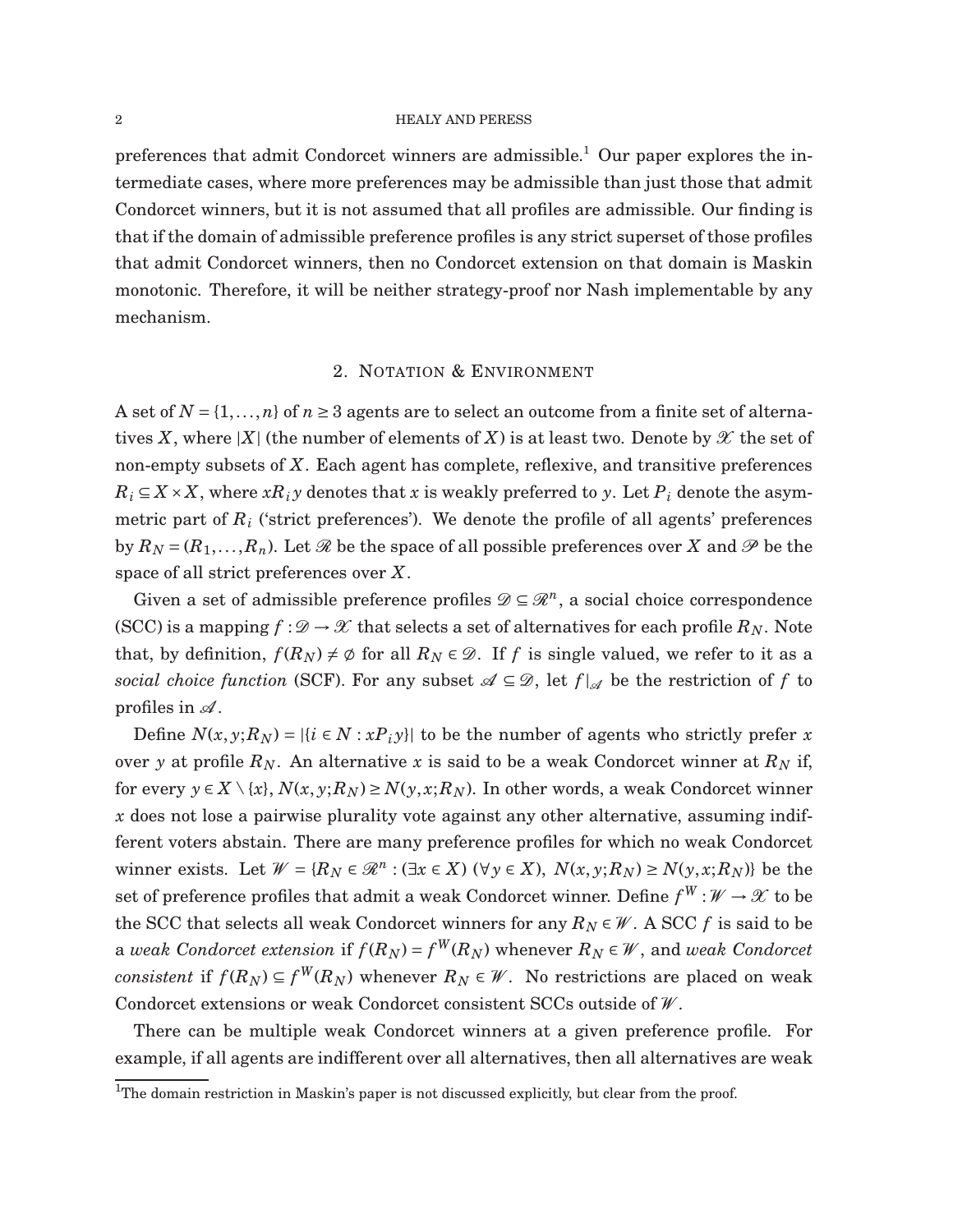Condorcet winners. Define  $x \in X$  to be a *strong Condorcet winner* at  $R_N$  if, for every  $y \in X \setminus \{x\}, N(x, y; R_N) > N(y, x; R_N)$ . Strong Condorcet winners must be unique when they exist. Let  $\mathscr{S} \subseteq \mathscr{R}^n$  be the preference profiles for which a strong Condorcet winner exists, and  $f^S$  :  $\mathscr{S} \to X$  to be the SCF that selects the strong Condorcet winner at every  $R_N \in \mathcal{S}$ . A SCC *f* is a *strong Condorcet extension* (or, equivalently, *strong Condorcet consistent*) if  $f(R_N) = f^S(R_N)$  whenever  $R_N \in \mathcal{S}$ . Obviously,  $\mathcal{S} \subset \mathcal{W}$ .<sup>2</sup> Furthermore, every weak Condorcet extension is a weak Condorcet consistent SCC, and every weak Condorcet consistent SCC is a strong Condorcet extension, but the opposite relations do not hold.

To define monotonicity, we first say that an alternative *x* ∈ *X* maintains position from  $R_N$  to  $R'_N$ *N* if, for every  $i \in N$ ,  $xR_iy$  implies  $xR'_iy$ . In other words, *x* maintains position if, for every *i*, everything *x* was beating under  $R_i$  continues to be beaten by *x* under  $R_i'$ *i* . A SCC *f* is monotonic if, whenever  $x \in f(R_N)$  and *x* maintains position from  $R_N$  to  $R'_N$ *N* , then  $x \in f(R)$ *N* ).

A mechanism  $\Gamma = (S, g)$  consists of a strategy space  $S = \times_{i=1}^{n} S_i$  and an outcome func- $\text{tion } g: S \to X$ . A strategy profile  $s^*$  is a (pure strategy) Nash equilibrium of  $\Gamma$  at  $R_N$  if, for every  $i \in N$  and  $s_i \in S_i$ ,  $g(s^*)R_ig(s_i, s^*_-)$  $\binom{*}{-i}$ . For any  $R_N$ , let  $\mu_{\Gamma}(R_N)$  identify the set of pure-strategy Nash equilibria of Γ at *RN*. The mechanism Γ Nash implements a SCC *f* if, for every  $R_N$ ,  $g(\mu_\Gamma(R_N)) = f(R_N)$ . In that case we say that *f* is Nash implementable.

The following theorem, due to Maskin (1999), shows that monotonicity is an important necessary condition for a SCC to be Nash implementable.

**Theorem** (Maskin, 1999). If a SCC  $f : \mathcal{D} \to \mathcal{X}$  is not monotonic, then it is not Nash implementable.

Maskin (1999) also proves that, with at least three agents, monotonicity is sufficient for Nash implementation when the 'No Veto Power' axiom is added. Formally, *f* satisfies No Veto Power if  $|\{i \in N : xR_i y \forall y \in X\}| \ge n - 1$  implies  $x \in f(R_N)$ .

**Theorem** (Maskin, 1999). If  $n \geq 3$  and  $f : \mathcal{D} \to \mathcal{X}$  satisfies monotonicity and No Veto Power then *f* is Nash implementable.

We state and prove our result in the following section.

<sup>&</sup>lt;sup>2</sup>The ⊂ operator is strict, meaning  $\mathcal{S} \neq \mathcal{W}$ .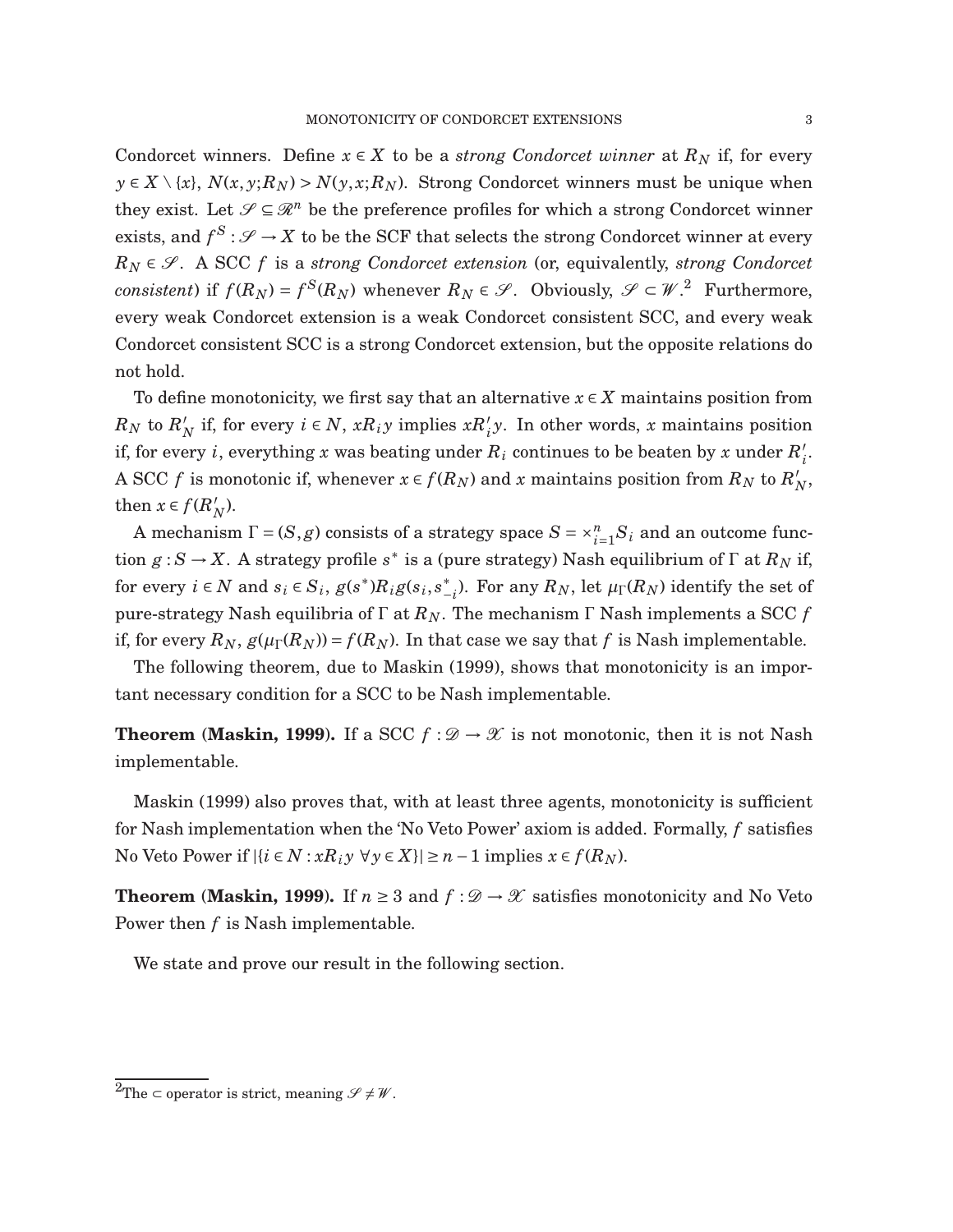### 3. THE MAIN RESULT

## **Theorem.** If  $\mathcal{D} \subseteq \mathcal{S} \subset \mathcal{W}$ , then

- (1) all strong Condorcet extensions are monotonic and Nash implementable,
- (2) all weak Condorcet consistent SCCs are monotonic and Nash implementable, and
- (3) all weak Condorcet extensions are monotonic and Nash implementable.

If  $\mathscr{D} \subseteq \mathscr{W}$ , then

- (4) strong Condorcet extensions may or may not be monotonic,
- (5) weak Condorcet consistent SCCs may or may not be monotonic, and
- (6) all weak Condorcet extensions are monotonic and Nash implementable.

# If  $\mathscr{S} \subset \mathscr{W} \subset \mathscr{D}$ , then

- (7) no strong Condorcet extension is monotonic,
- (8) no weak Condorcet consistent SCC is monotonic, and
- (9) no weak Condorcet extension is monotonic.

Maskin (1999) essentially proves results 1–3 and 6. The novelty of our theorem is in the impossibility of Nash implementation when  $W \subset \mathcal{D}$  (results 7–9). The argument is simple: Following result 9, suppose f is a weak Condorcet extension. Take any  $R_N \notin \mathcal{W}$ , where no weak Condorcet winner exists (e.g., panel A of Table I). For every  $x \in f(R_N)$ , there is some *y* that strictly beats *x* in a pairwise majority vote at  $R_N$ . Now consider the profile  $R^{ \{ x,y \} }_{ N }$  $N$ <sup>*x*</sup>, $y$ <sup>*r*</sup> that is identical to  $R_N$ , except *x* and *y* are 'floated' to the top of each agent's preference ranking (panel B of Table I). Here, *y* is the unique (strong) Condorcet winner. This means  $R_N^{\{x,y\}}$  $\mathcal{E}_{N}^{\{x,y\}} \in \mathscr{S} \subset \mathscr{D}$ , so  $f$  is defined at  $R_N^{\{x,y\}}$  $_N^{\{x,y\}}$ . In fact, we know  $f(R_N^{\{x,y\}})$  $\chi^{(x,y)}(N) = \{y\}$  since *f* is a weak Condorcet extension. Now, can *f* be monotonic? By construction, *x* (which is in  $f(R_N)$ ) maintains position from  $R_N$  to  $R_N^{\{x,y\}}$  $\mathcal{R}_{N}^{(x,y)}$ , so monotonicity would require  $x \in f(R_N^{\{x,y\}})$  $N^{(x,y)}$ ). But we've just shown that  $f(R_N^{\{x,y\}})$  $\binom{x,y}{N}$  = {*y*}, so *f* cannot be monotonic. A similar example proves results 7 and 8. Arguments such as this are common in past work; see Amorós (2009), for example.

Details are provided in the following proof.

*Proof of the Theorem.* For results 1–3, consider  $f \equiv f^S|_{\mathcal{D}}$ , which is the unique strong Condorcet extension, the unique weak Condorcet consistent SCC, and the unique weak Condorcet extension on  $\mathscr{D}$ . Pick any  $R_N, R'_N$  $N/N \in \mathcal{D} \subseteq \mathcal{S}$ . If the element *x* such that  $f(R_N) =$  ${x}$  maintains position from  $R_N$  to  $R'_N$  $N_N$ , then  $N(x, y; R'_N)$  $N_N$ ) ≥  $N(x, y; R_N) \ge N(y, x; R_N) \ge$  $N(y, x; R)$  $f'_N$ ) for all *y*. Thus,  $f(R'_N)$  $N_N$ ) = {*x*}, as required by monotonicity. This SCC also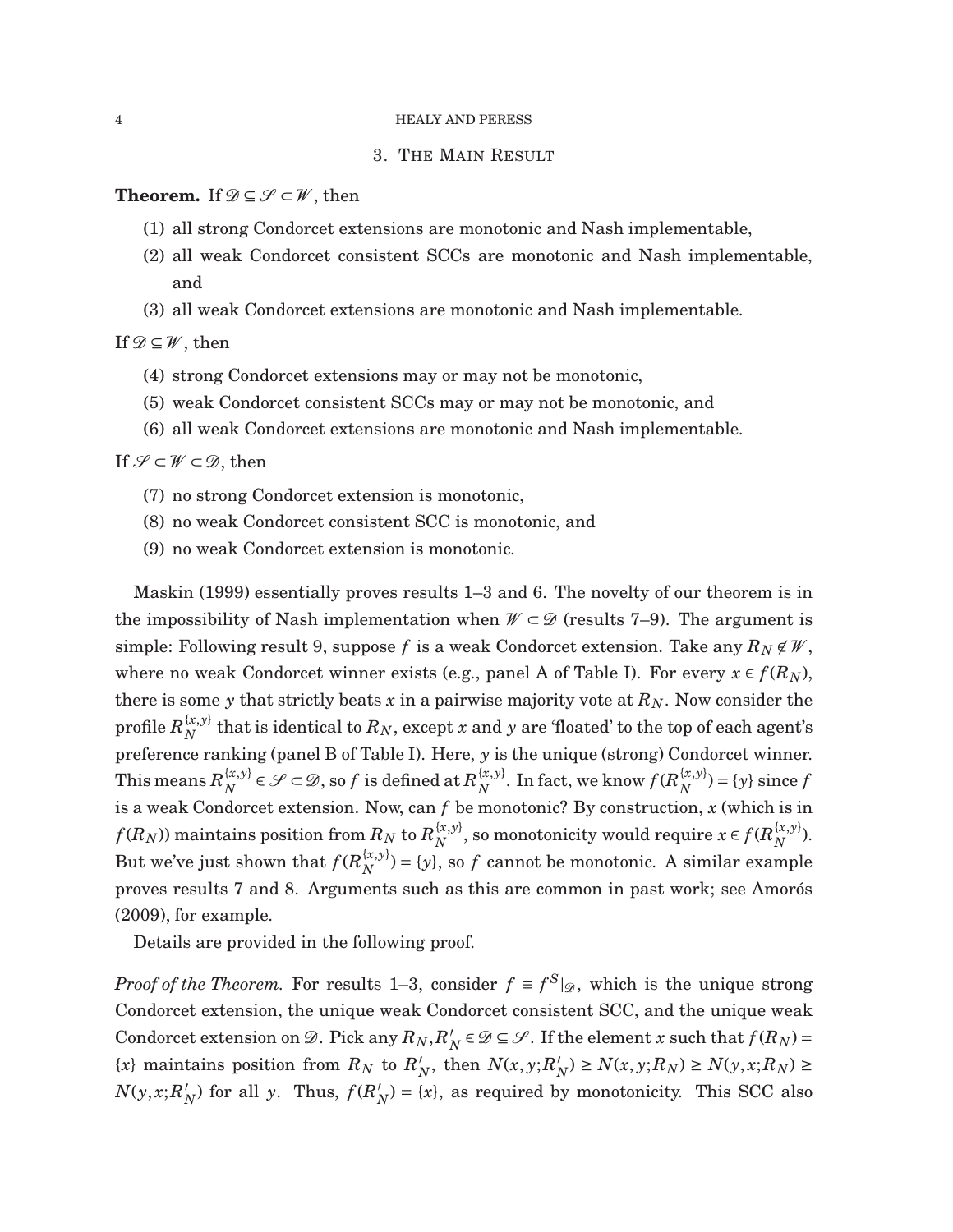### MONOTONICITY OF CONDORCET EXTENSIONS 5

|               | $\frac{R_1}{z}$ $\frac{R_2}{x}$ $\frac{R_3}{y}$ |                |                           |                            | $R_1^{\{x,y\}}$ $R_2^{\{x,y\}}$ $R_3^{\{x,y\}}$ |                  |
|---------------|-------------------------------------------------|----------------|---------------------------|----------------------------|-------------------------------------------------|------------------|
|               |                                                 | $\mathcal{Y}$  |                           | $\mathcal{Y}$              | $\mathcal{X}$                                   | $\mathcal{Y}$    |
| $\mathcal{Y}$ | z                                               | $\mathcal{X}$  |                           | $\boldsymbol{\mathcal{X}}$ | $\mathcal{Y}$                                   | $\mathcal{X}$    |
| $\mathcal{X}$ | $\mathcal{Y}$                                   | $\overline{z}$ |                           | $\overline{z}$             | z                                               | $\boldsymbol{z}$ |
|               | (A)                                             |                |                           |                            | (B)                                             |                  |
|               | $m - -  \overline{r}$ $\overline{m}$            |                | $\mathbf{1}$ $\mathbf{0}$ | $-11$ , $1$ , $1$ , $1$    |                                                 | $\sim$ $\sim$    |

TABLE I. Example preferences illustrating the proof.

satisfies No Veto Power since  $n-1$  agents ranking x as top-ranked at  $R_N$  guarantees that *x* is the strong Condorcet winner at  $R_N$ , and therefore  $f(R_N) = \{x\}$ . Thus, f is Nash implementable.

For results 4 and 5, consider an example in which  $X = \{x, y\}$  and  $\mathcal{D} = \mathcal{S} \cup \{R\}$  $N'_N$ , $R''_N$ *N* }, where  $R_7'$  $N/N \in W$  is any profile such that  $N(x, y; R_N')$  $N_N$ ) =  $N(y, x; R'_1)$  $_N'$ ) and  $R_N''$  $N'$  ∈  $W$  is the profile where all agents are indifferent between *x* and *y*. Note that  $f^W(R)$  $f_N$ ) =  $f^W(R_N'')$  $N'_{N}$ ) = {*x*, *y*}. Suppose  $f|_{\mathscr{S}} \equiv f^S, f(R)$  $f_N$ ) = {*x*}, and  $f(R_N'')$  $N_N^{\prime\prime}$ ) = {*y*}. Then *f* is a strong Condorcet extension and a weak Condorcet consistent SCC, but is not a weak Condorcet extension. It is also not monotonic: *x* is chosen at  $R'$  $N_N$  and *x* maintains position from  $R_N'$  $'_{N}$  to  $R''_{N}$  $\frac{\prime\prime}{N}$ , but  $x \notin f(R''_{\lambda})$  $N<sub>N</sub>$ ). Thus, monotonicity fails for some strong Condorcet extensions and some weak Condorcet consistent SCCs. To show there exists monotonic strong Condorcet extensions and weak Condorcet consistent SCCs, let  $f \equiv f^W|_{\mathscr{D}}$ . Here, if  $x \in f(R_N)$  for some  $R_N \in \mathcal{D} \subseteq \mathcal{W}$  then *x* is a weak Condorcet winner at  $R_N$ . If *x* maintains position from  $R_N$  to  $R'_N$  $N'$   $\in \mathcal{D}$ , then  $N(x, y; R)$ *N*</sup> $(N)$  ≥ *N*(*x*, *y*; *R*<sub>*N*</sub>) ≥ *N*(*y*, *x*; *R*<sub>*N*</sub>) ≥ *N*(*y*, *x*; *R*<sup>*N*</sup><sub>*I*</sub>  $\binom{N}{N}$  for all *y*. Thus, *x* is a weak Condorcet winner at  $R'_{\lambda}$  $\frac{N}{N}$  and so  $x \in f(R'_1)$  $N_N$ ), as required by monotonicity. All weak Condorcet extensions on such a domain must satisfy  $f \equiv f^W|_{\mathscr{D}}$ , so this also proves result 6.

To show results 7–9, recall that assume  $W \subset \mathcal{D}$ . Pick any  $R_N \in \mathcal{D} \setminus \mathcal{W}$  and any  $x \in \mathcal{D}$ *f*( $R_N$ ). Since there is no weak Condorcet winner at  $R_N$ , then there is some  $y \in X$  such that  $N(y, x; R_N) > N(x, y; R_N)$ . Now consider the preference relation  $R_N^{\{x, y\}}$  where, for each *i*,

(1)  $xR_i y \Rightarrow xR_i^{(x,y)} yP_i^{(x,y)} z$  for every  $z \not\in \{x, y\},$ (2)  $yR_ix \Rightarrow yR_i^{(x,y)}xP_i^{(x,y)}z$  for every  $z \not\in \{x, y\}$ , and (3)  $wR_iz \Rightarrow wR_i^{x,y}z$  for all  $w, z \notin \{x, y\}.$ 

In other words,  $R_i^{\{x,y\}}$  $\sum_{i}^{(x,y)}$  is identical to  $R_i$  except the pair  $\{x, y\}$  is 'bubbled up' to the top of  $R_i$ . Note that  $N(y, x; R_N^{\{x, y\}})$  $N^{(x,y)}$  >  $N(x, y; R_N^{\{x,y\}})$  $N_N^{(x,y)}$  since  $N(y,x;R_N) > N(x,y;R_N)$ , and also  $n = N(y, z; R_N) > N(z, y; R_N) = 0$  for all  $z \notin \{x, y\}$ . Thus, the unique weak Condorcet winner at  $R_{N}^{\{x,y\}}$  $\sum_{N}^{\{x,y\}}$  is *y*, which also verifies that  $R_N^{\{x,y\}}$  $\{x,y\}$  ∈  $\mathscr{S} \subseteq \mathscr{D}$ . If *f* is a weak Condorcet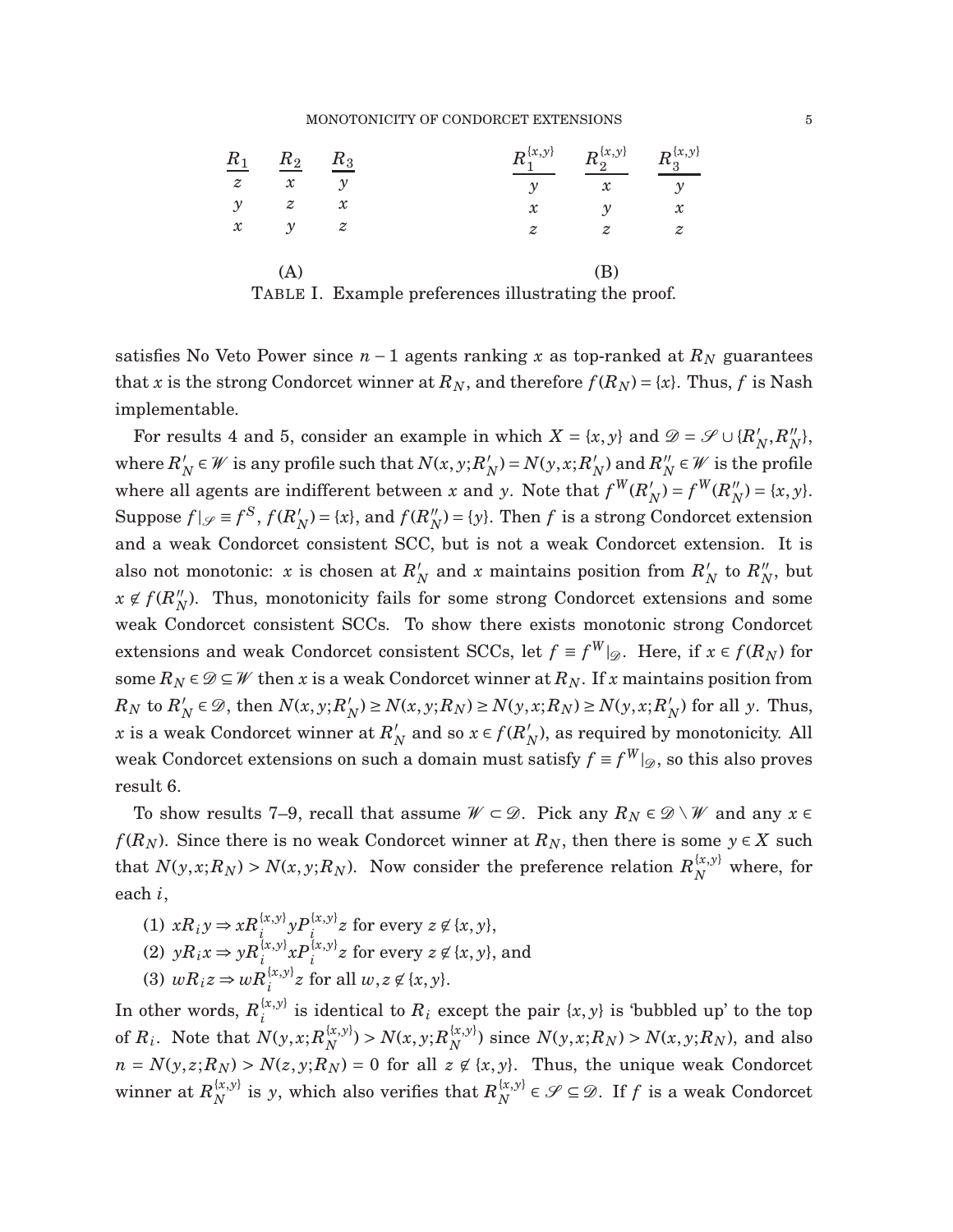extension, weak Condorcet consistent, or a strong Condorcet extension, it must be that  $f(R_{N}^{\{x,y\}})$  $N^{(x,y)}$  = {*y* }.

Now we ask whether *f* can be monotonic. By construction,  $x \in f(R_N)$  maintains posi- $\text{tion from }R_N\text{ to }R_N^{\{x,y\}}$  $\mathcal{R}^{\{x,y\}}_{N}$ , so monotonicity would require that  $x \in f(R_N^{\{x,y\}})$  $_N^{(x,y)}$ ). But we have just derived that  $f(R_N^{\{x,y\}})$  $\{x,y\}(\mathbf{x},y) = \{y\}$ , a contradiction, so *f* cannot be monotonic.

**Remark 1.** If  $\mathscr{D}$  does not contain all of  $\mathscr{W}$  but does contain some profiles outside of  $\mathscr{W}$ then the impossibility result remains true as proven as long as, for every  $R_N \in \mathcal{D} \setminus \mathcal{W}$ , there is some  $R_1'$  $N\over N$  that plays the same role as  $R_{N}^{\{x,y\}}$  $\chi^{(x,y)}$  in the proof.

**Remark 2.** We assume  $n \geq 3$ . If  $n = 2$  then every preference profile admits a weak Condorcet winner ( $W = \mathcal{R}^2$ ), but there are weak Condorcet extensions that are not Nash implementable when  $\mathscr D$  is large enough. Examples can be constructed easily using the necessary conditions from Dutta and Sen (1991).

## 4. RELATED WORK

As stated in the introduction, the impossibility result under the special cases of  $\mathcal{D} = \mathcal{P}^n$ and  $\mathcal{D} = \mathcal{R}^n$  is well-studied. Assuming  $|X| \geq 3$  and  $\mathcal{D} \supseteq \mathcal{P}^n$ , (all strict preferences are admissible), Muller and Satterthwaite (1977) prove that if *f* is monotonic and satisfies citizens' sovereignty (the range of *f* equals *X*) then *f* must be dictatorial. Since a weak Condorcet extension on  $\mathscr{P}^n$  satisfies citizen sovereignty and is not dictatorial, this proves that it cannot be monotonic.

Amorós (2009) defines the unequivocal majority of a social choice function to be the minimal number of agents such that if that many agents rank an alternative *x* at the top of the preferences, then the social choice function picks *x*. For weak Condorcet extensions the unequivocal majority is *n*/2. Assuming all strict preferences are admissible  $(\mathcal{D} = \mathcal{P}^n)$ , Amorós shows that if the unequivocal majority of a social choice correspondence is less than  $n - (n - 1)/m$  (where *m* is the number of alternatives) then it cannot be Maskin monotonic. Since  $n/2+1 < n-(n-1)/m$ , this also shows that weak Condorcet extensions are not monotonic when all strict preferences are admissible.

Ozkal-Sanver and Sanver (2007) also show the impossibility of implementing weak Condorcet extensions when all preferences are admissible. Their approach differs in that they take the (non-transitive) majority relation as primitive, but the result is equivalent.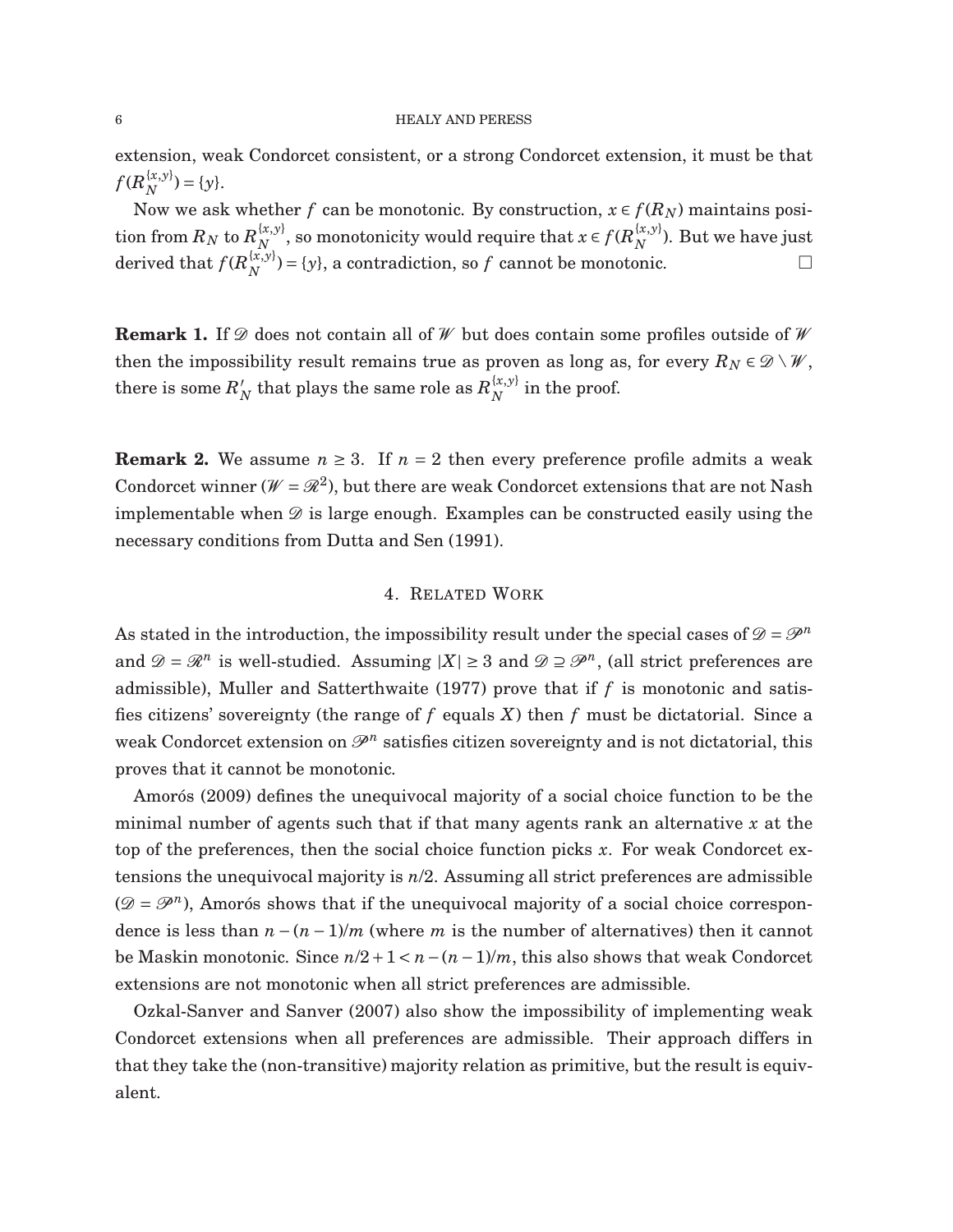All of these results require that all strict preferences be admissible, and are therefore more restrictive (more likely to generate an impossibility result) than any of the cases covered in our theorem.

If the complete indifference profile is admissible, Saijo (1987) shows that Maskin monotonicity of a (single-valued) SCF implies that the SCF is constant. Thus, if  $\mathscr{D}$ contains the indifference profile and two other profiles in  $W$  that have non-overlapping sets of weak Condorcet winners, then any weak Condorcet consistent SCF defined on  $\mathscr{D}$ would be non-constant and therefore not monotonic. Such a domain could be a subset of W, in which case Saijo's result is a special case of (5) above. Or it could be that  $\mathscr D$ is neither a superset nor a subset of  $W$ , in which case Saijo's impossibility result is not covered by our theorem.

Positive results on implementation can be obtained if a stronger equilibrium concept is used (see Palfrey and Srivastava, 1991; Peress, 2008; and Bag et al., 2009, for example). If preferences are single-peaked (Moulin, 1980, e.g.) then implementation is also no problem, because  $\mathscr{D} \subset \mathscr{S}$ .

### **REFERENCES**

- Amorós, P., 2009. Unequivocal majority and maskin monotonicity. Social Choice and Welfare 33, 521–532.
- Bag, P. K., Sabourian, H., Winter, E., 2009. Multi-stage voting, sequential elimination and condorcet consistency. Journal of Economic Theory 124, 1278–1299.
- Dutta, B., Sen, A., 1991. A necessary and sufficient condition for two-person nash implementation. Review of Economic Studies 58, 121–128.
- Jackson, M. O., 2001. A crash course in implementation theory. Social Choice and Welfare 18, 655–708.
- Maskin, E., 1999. Nash equilibrium and welfare optimality. Review of Economic Studies 66, 23–38.
- Moulin, H., 1980. On strategy-proofness and single-peakedness. Public Choice 35, 437– 455.
- Muller, E., Satterthwaite, M. A., 1977. The equivalence of strong positive association and strategy-proofness. Journal of Economic Theory 14, 412–418.
- Ozkal-Sanver, I., Sanver, M. R., February 2007. Nash implementability of tournament solutions, Istanbul Bilgi University Working Paper.
- Palfrey, T. R., Srivastava, S., 1991. Nash implementation using undominated strategies. Econometrica 59, 479–501.